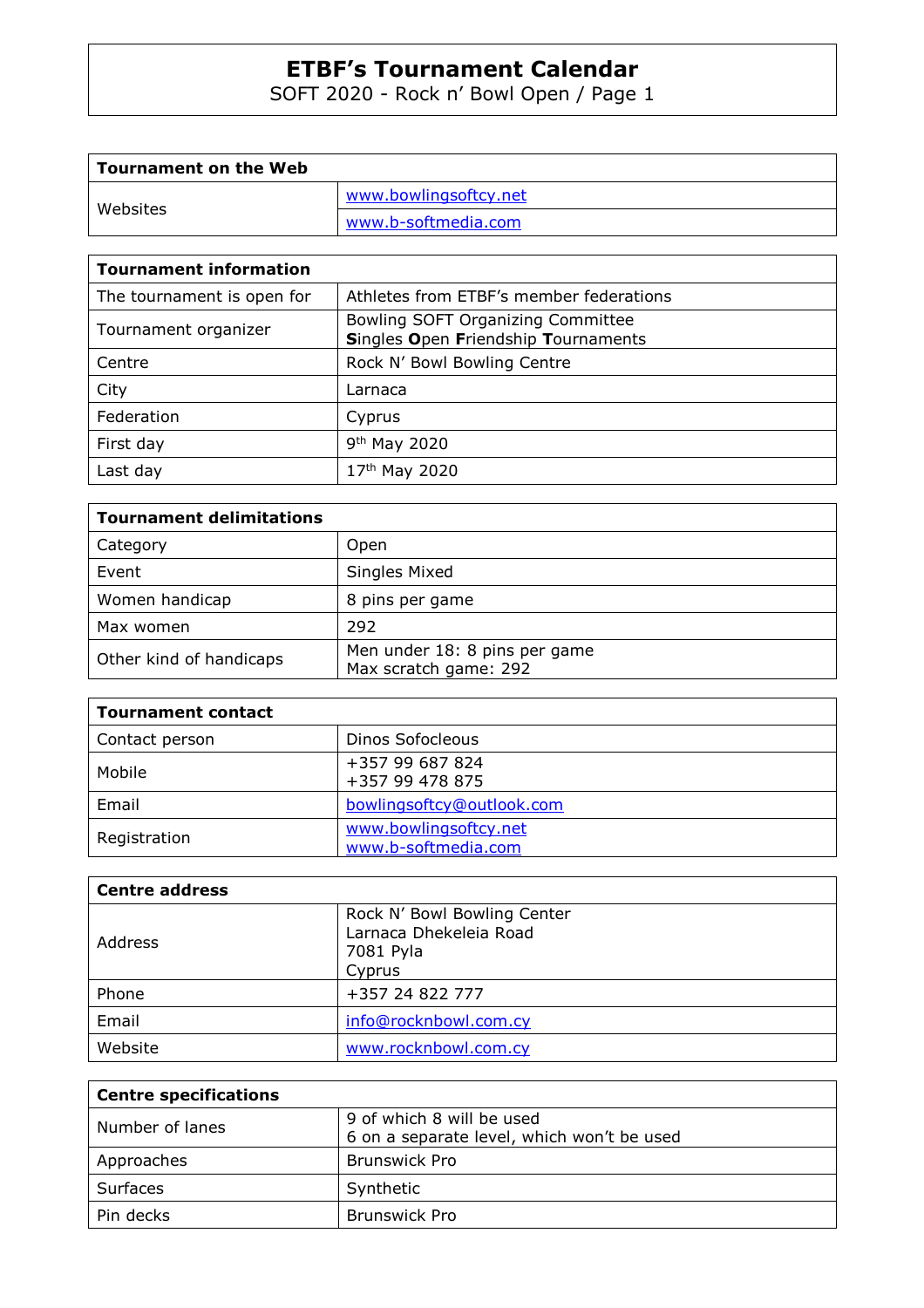SOFT 2020 - Rock n' Bowl Open / Page 2

| Pin setters  | <b>Brunswick GS-X</b>          |
|--------------|--------------------------------|
| Pins         | <b>SE Pins</b>                 |
| Score system | <b>Brunswick Center Master</b> |

| <b>Dressing specifications</b> |                                   |
|--------------------------------|-----------------------------------|
| Oil machine                    | <b>Brunswick Authority 22</b>     |
| Oil                            | <b>Brunswick W22</b>              |
| Cleaner                        | Kegel Fusion                      |
| Pattern prepared by            | Bowling SOFT Organizing Committee |
| Dressing done by               | <b>Bowling Centre Technicians</b> |

| <b>Prize money specifications</b> |                                                                                                                                                       |  |  |  |  |
|-----------------------------------|-------------------------------------------------------------------------------------------------------------------------------------------------------|--|--|--|--|
| Prize fund status                 | Conditional                                                                                                                                           |  |  |  |  |
| Calculation method                | Minimum $\epsilon$ 8.000, increasing according to the total entry<br>and the total re-entry number.<br>The maximum pay-out shall be $\epsilon$ 15.000 |  |  |  |  |
| Tax on prizes                     | No                                                                                                                                                    |  |  |  |  |

| Prize money expressed in $\epsilon$ |                                  |                                                          |                                  |                                                                 |                                   |                                                                 |  |  |
|-------------------------------------|----------------------------------|----------------------------------------------------------|----------------------------------|-----------------------------------------------------------------|-----------------------------------|-----------------------------------------------------------------|--|--|
| <b>Participation</b>                | 75 entries and<br>150 re-entries |                                                          | 95 entries and<br>190 re-entries |                                                                 | 110 entries and<br>220 re-entries |                                                                 |  |  |
| <b>Position/Category</b>            | General<br><b>Category</b>       | <b>Special</b><br>B<br><b>Bowlers</b><br>Award<br>$(*1)$ | General<br><b>Category</b>       | <b>Special</b><br>B<br><b>Bowlers</b><br><b>Award</b><br>$(*1)$ | General<br><b>Category</b>        | <b>Special</b><br>B<br><b>Bowlers</b><br><b>Award</b><br>$(*1)$ |  |  |
| Position 1                          | 1000                             | 110                                                      | 1200                             | 130                                                             | 1500                              | 150                                                             |  |  |
| Position 2                          | 600                              | 100                                                      | 700                              | 110                                                             | 800                               | 120                                                             |  |  |
| Position 3                          | 400                              | 100                                                      | 500                              | 110                                                             | 600                               | 120                                                             |  |  |
| Position 4                          | 400                              | 100                                                      | 500                              | 110                                                             | 600                               | 120                                                             |  |  |
| Position 5                          | 160                              | 100                                                      | 250                              | 110                                                             | 300                               | 120                                                             |  |  |
| Position 6                          | 160                              | 100                                                      | 250                              | 110                                                             | 300                               | 120                                                             |  |  |
| Position 7                          | 160                              |                                                          | 250                              |                                                                 | 300                               |                                                                 |  |  |
| Position 8                          | 160                              |                                                          | 250                              |                                                                 | 300                               |                                                                 |  |  |
| Position 9                          | 160                              |                                                          | 250                              |                                                                 | 300                               |                                                                 |  |  |
| Position 10                         | 160                              |                                                          | 250                              |                                                                 | 300                               |                                                                 |  |  |
| Position 11                         | 160                              |                                                          | 250                              |                                                                 | 300                               |                                                                 |  |  |
| Position 12                         | 160                              |                                                          | 250                              |                                                                 | 300                               |                                                                 |  |  |
| Position 13                         | 130                              |                                                          | 170                              |                                                                 | 200                               |                                                                 |  |  |
| Position 14                         | 130                              |                                                          | 170                              |                                                                 | 200                               |                                                                 |  |  |
| Position 15                         | 130                              |                                                          | 170                              |                                                                 | 200                               |                                                                 |  |  |
| Position 16                         | 130                              |                                                          | 170                              |                                                                 | 200                               |                                                                 |  |  |
| Position 17                         | 130                              |                                                          | 170                              |                                                                 | 200                               |                                                                 |  |  |
| Position 18                         | 130                              |                                                          | 170                              |                                                                 | 200                               |                                                                 |  |  |
| Position 19                         | 130                              |                                                          | 170                              |                                                                 | 200                               |                                                                 |  |  |
| Position 20                         | 130                              |                                                          | 170                              |                                                                 | 200                               |                                                                 |  |  |
| Position 21                         | 130                              |                                                          | 170                              |                                                                 | 200                               |                                                                 |  |  |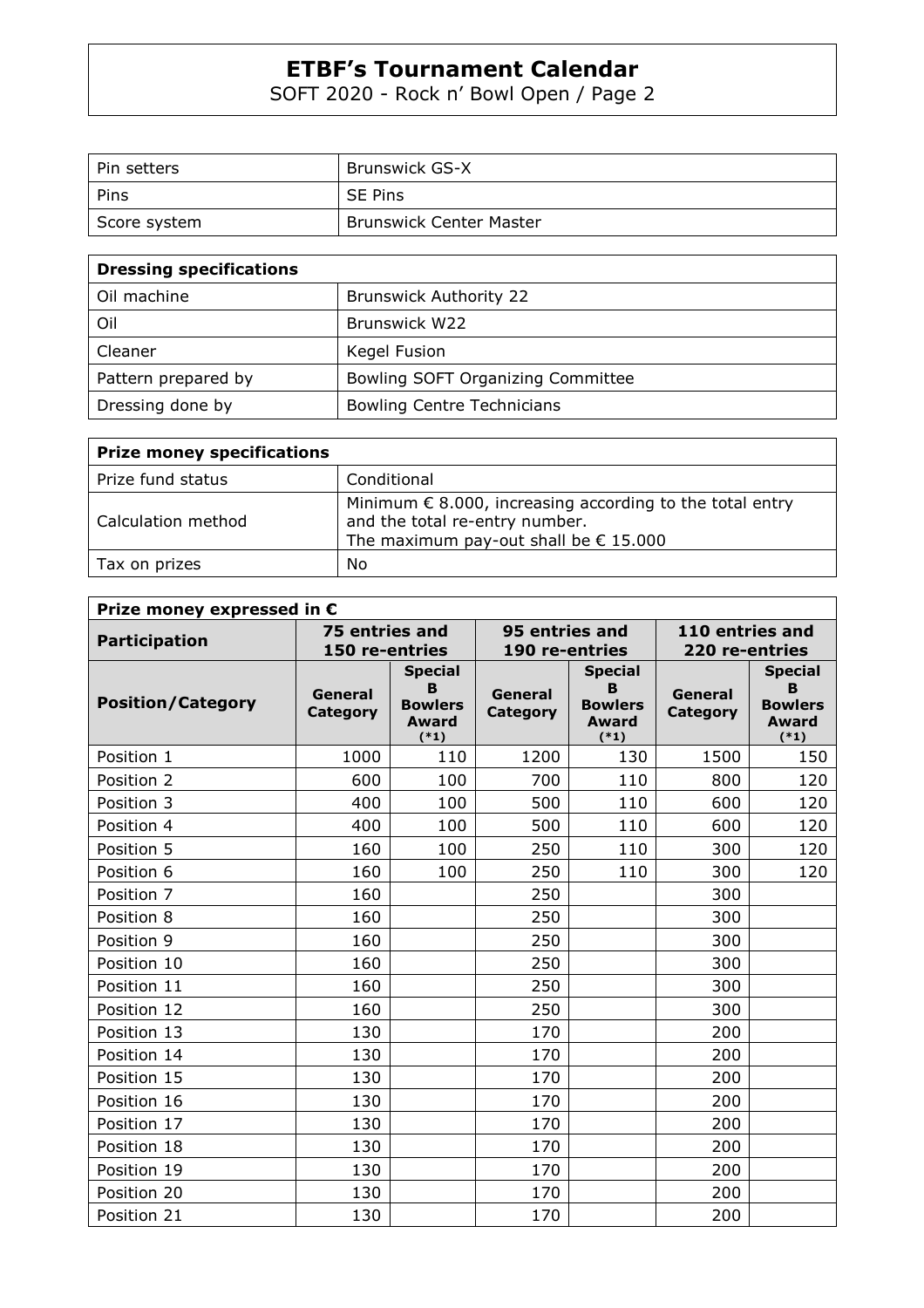SOFT 2020 - Rock n' Bowl Open / Page 3

| $(*1)$ The B-Bowlers Special Award is given to the ten 6 rapiced B-Bowlers who have not |                 |     |       |     |        |        |
|-----------------------------------------------------------------------------------------|-----------------|-----|-------|-----|--------|--------|
| <b>Totals for all</b>                                                                   | 10.470<br>8.210 |     |       |     |        | 12.350 |
| <b>Totals</b>                                                                           | 7.600           | 610 | 9.790 | 680 | 11.600 | 750    |
| High Game Award (*2)                                                                    | 80              |     | 90    |     | 100    |        |
| Position 44                                                                             | 110             |     | 130   |     | 150    |        |
| Position 43                                                                             | 110             |     | 130   |     | 150    |        |
| Position 42                                                                             | 110             |     | 130   |     | 150    |        |
| Position 41                                                                             | 110             |     | 130   |     | 150    |        |
| Position 40                                                                             | 110             |     | 130   |     | 150    |        |
| Position 39                                                                             | 110             |     | 130   |     | 150    |        |
| Position 38                                                                             | 110             |     | 130   |     | 150    |        |
| Position 37                                                                             | 110             |     | 130   |     | 150    |        |
| Position 36                                                                             | 110             |     | 130   |     | 150    |        |
| Position 35                                                                             | 110             |     | 130   |     | 150    |        |
| Position 34                                                                             | 110             |     | 130   |     | 150    |        |
| Position 33                                                                             | 110             |     | 130   |     | 150    |        |
| Position 32                                                                             | 110             |     | 130   |     | 150    |        |
| Position 31                                                                             | 110             |     | 130   |     | 150    |        |
| Position 30                                                                             | 110             |     | 130   |     | 150    |        |
| Position 29                                                                             | 110             |     | 130   |     | 150    |        |
| Position 28                                                                             | 130             |     | 170   |     | 200    |        |
| Position 27                                                                             | 130             |     | 170   |     | 200    |        |
| Position 26                                                                             | 130             |     | 170   |     | 200    |        |
| Position 25                                                                             | 130             |     | 170   |     | 200    |        |
| Position 24                                                                             | 130             |     | 170   |     | 200    |        |
| Position 23                                                                             | 130             |     | 170   |     | 200    |        |
| Position 22                                                                             | 130             |     | 170   |     | 200    |        |

(\*1) The B-Bowlers Special Award is given to the top 6 ranked B-Bowlers who have not qualified for the General Category Finals by any criteria.

(\*2) The High Game award competition ends with the conclusion of the Qualification Round. Only one person receives this award

## **Tournament categories**

There are 4 Categories:

- 1) General Category (GC): All players are participating
- 2) B-Bowlers Category (BBC): All players according to published list and other criteria if not in the published list.

The SOFT Committee has issued a B-Bowlers Category List, according to the individual results of all participants in the SOFT events which started in May 2015. There are 2 performance Categories, A and B. The classification is made according to the total average of each athlete in all the past previous events. Bowlers with an average of less than 191 are in the B-Bowlers Category. Bowlers, who in the last 5 years, have participated in national and international events as members of their national selections are placed in Category A regardless of their average.

First time participants are placed in the A category, unless they provide an averages list of the past season of their local club, which shows that they are not in the top 1/3rd of their local averages list. First time participants can also present any other relevant document by a recognized athletic institution of their country.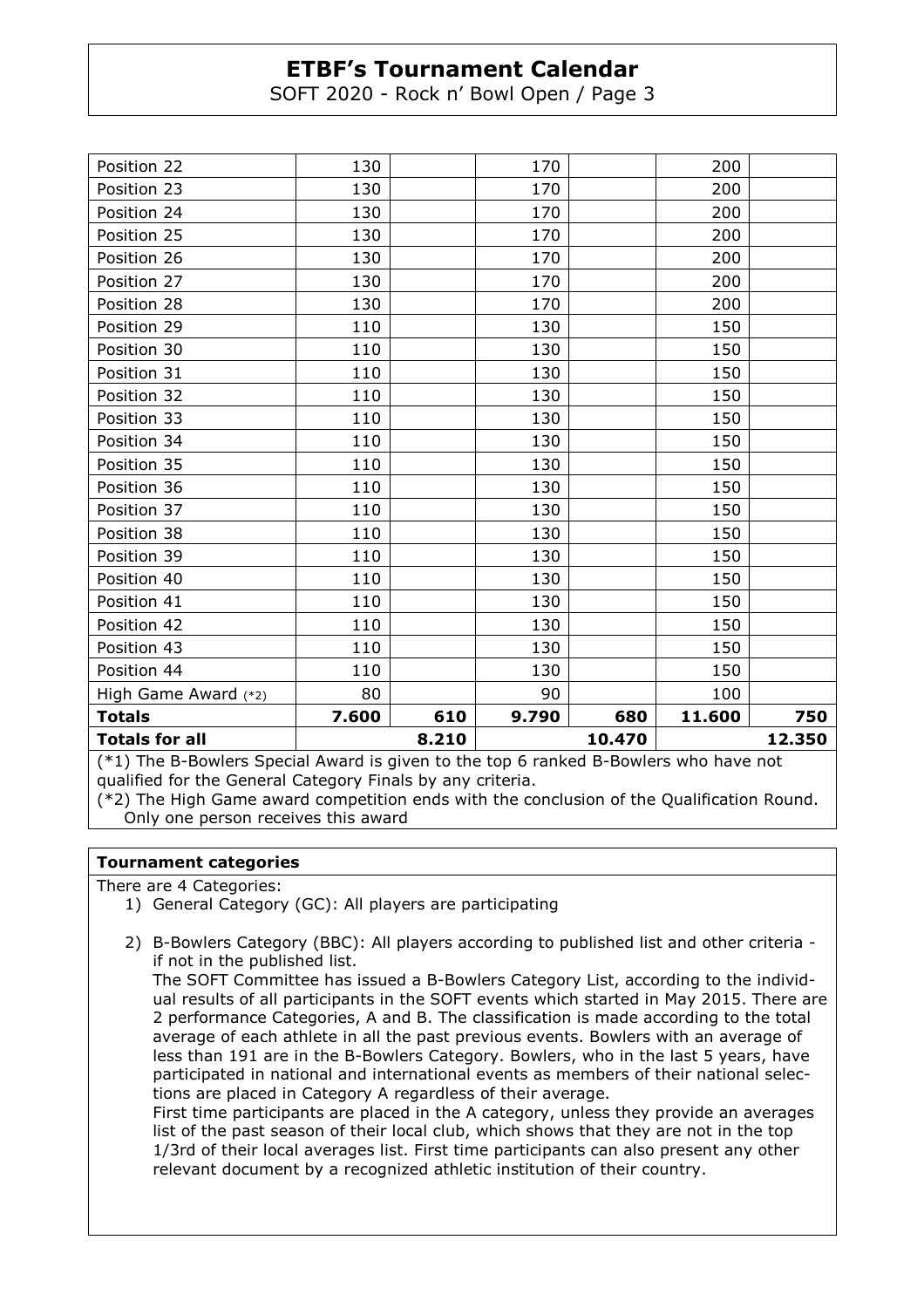SOFT 2020 - Rock n' Bowl Open / Page 4

If any former national selection athlete wishes to move from Category A to B and can provide the necessary documents as described before, he/her must forward those documents to the SOFT committee BEFORE the start of the squad he/she is participating. No changes in Category will be acceptable AFTER starting one's first squad.

The A & B Bowlers Categories List is available at: www.bowlingsoftcy.net .

- 3) Ladies Category (LC): All women and girls U18
- 4) Senior Bowlers Category (SBC) All bowlers turned 50 before the first day of the event.

## **Tournament format**

## **Definition: Qualification**

Entries 5 games and re-entries 5 games

Everybody entering the tournament will be included in the Qualification standing with their highest 5 games series

Maximum total squads per bowler is 10, thus 1 entry and 9 Re-entries.

## **Definition: Turbo game competition**

The Turbo competition applies for all 5 games of the selected series

## **Definition: Three or more re-entries competition**

There will be a separate standing for bowlers playing 3 re-entries or more. The standing includes each athlete's highest 5 games series from his entry and at least 3 re-entries.

## **Definition: First three days competition**

There will be a separate standing for bowlers having played at least 2 Squads (Entry and Reentry) or more, in squads conducted on  $9<sup>th</sup>$ ,  $10<sup>th</sup>$  and  $11<sup>th</sup>$  of May.

## **Definition: B-Bowlers competition**

There will be a separate standing for B-Bowlers non-qualified directly for the General Category Finals

## **Definition: Ladies category competition**

There will be a separate standing for Ladies non-qualified directly for the General Category Finals

## **Definition: Senior bowlers competition**

There will be a separate standing for Senior bowlers non-qualified directly for the General Category Finals

## **Definition: Desperado Squad**

There will be a separate standing for bowlers participating in the Desperado squad. The squad will be played only if there are at least 8 participants.

If the squad is cancelled, 2 additional bowlers will qualify from the Turbo competition.

In this squad, only bowlers that have not qualified by any of the previous criteria, are playing.

The squad consist out of only 1 game and is played right after the last squad of the Qualification Round, on the used lanes, without any new oil dressing.

The results of the Desperado squad do not affect in any way the results of all previous categories.

## **44 athletes will qualify for the General Category final steps**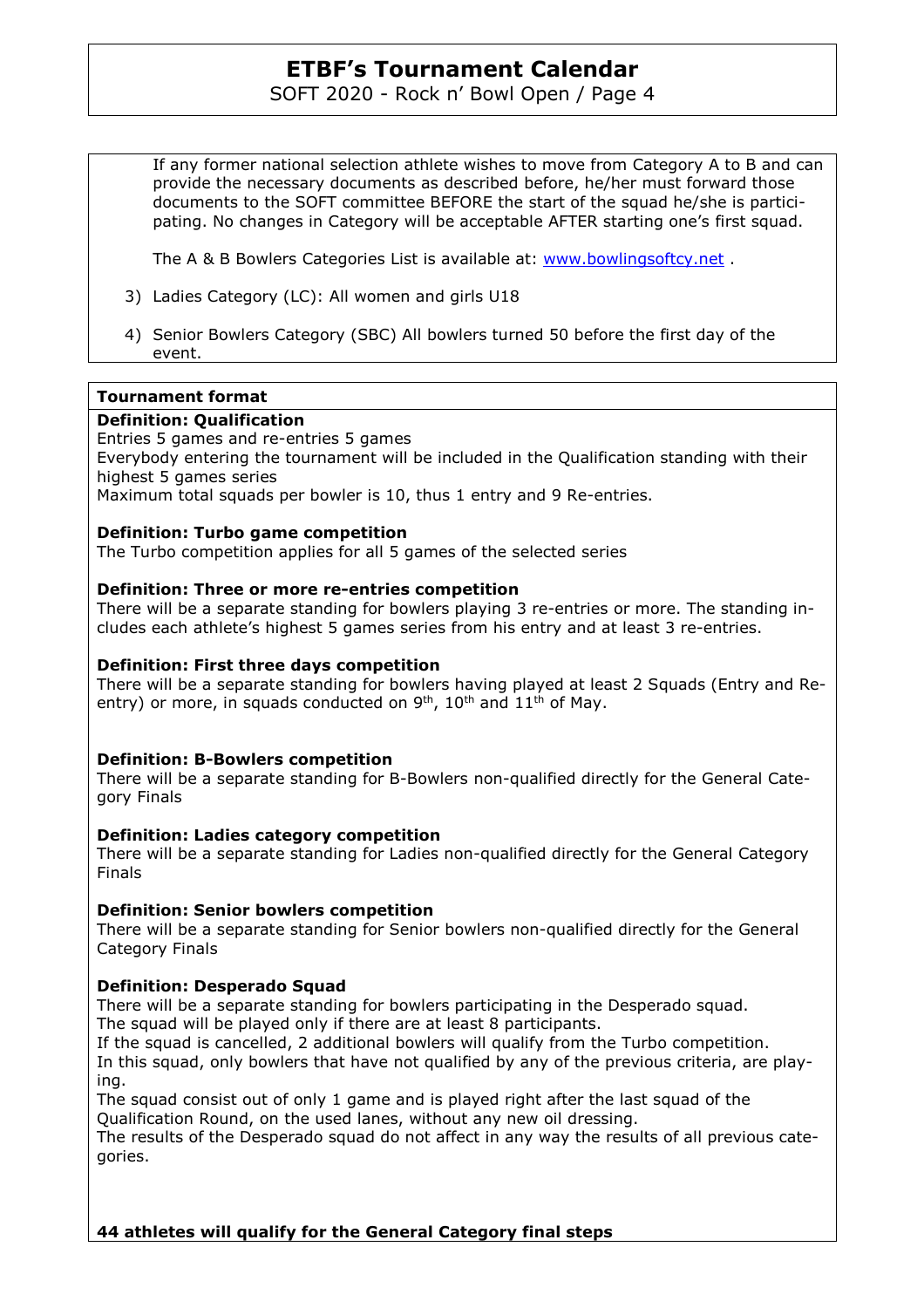SOFT 2020 - Rock n' Bowl Open / Page 5

- A) Athletes positioned 1-26 of the Qualification Standing, positioned 1-26
- B) Athletes positioned 1-3 of Turbo Game Competition Standing, positioned 27-29
- C) Athletes positioned 1-2 of the Three or More Re-entries competition, positioned 30-31
- D) Athletes positioned 1-2 of the first Three Days Competition, positioned 32-33
- E) Athletes positioned 1-4 of the B-Bowlers Competition, positioned 34-37
- F) Athletes positioned 1-3 of the Ladies Category Competition, positioned 38-40
- G) Athletes positioned 1-2 of the Senior Bowlers Competition, positioned 41-42
- H) Athletes positioned 1-2 in the Desperado Squad Competition, positioned 43-44

Athletes are qualified from the categories in the order A-B-C-D-E-F-G-H.

This means for instance, that if an athlete is qualified from both A and B, he will qualify from A and the next positioned in the B standing will qualify in his place.

## **Seeding for the final step 1-3 in the General Category**

Athletes positioned 1-4 in the Qualification standing will qualify for the final step 3 Athletes positioned 5-20 in the Qualification standing will qualify for the final step 2 All other 24 qualified athletes will play in the final step 1

## **Definition: Additional Awards**

There will be 2 additional awards:

## **a) Special B-Bowlers Award**

Six B-Bowlers non-qualified for the finals by any criteria shall receive an award, according to their standing in the Qualification list.

## **b) High Game Award**

The bowler scoring the highest game of the Qualification round shall receive an award. In case of a draw, the winner is the bowler who stands higher in the Qualification Standings.

## **Definition: Printouts**

In the printouts, during the qualification period, bowlers shall appear only in the list of the category they are currently qualified by. However, there will also be additional public lists for each category with all best results of each bowler, for statistical purposes. The lists are published on SOFT's website after each squad or final step. There shall be no

paper printouts unless such are needed due to technical reasons, official protests or disputes of results.

**Note:** After completion of the qualification round, if in any category other than the General Category, there are still qualification spots available, those are transferred as additional qualification spots for the turbo competition. This shall be done before the start of the Desperado squad.

## **Group formations**

Group formations for all final steps are defined below the format description

-----------

## **General Category: Final Step 1**

There will be 1 group of 24 athletes, playing 4 games starting from scratch The top 8 players go to the next step All other bowlers are eliminated and ranked 29-44 according to their total pin fall in step 1

## **General Category: Final Step 2**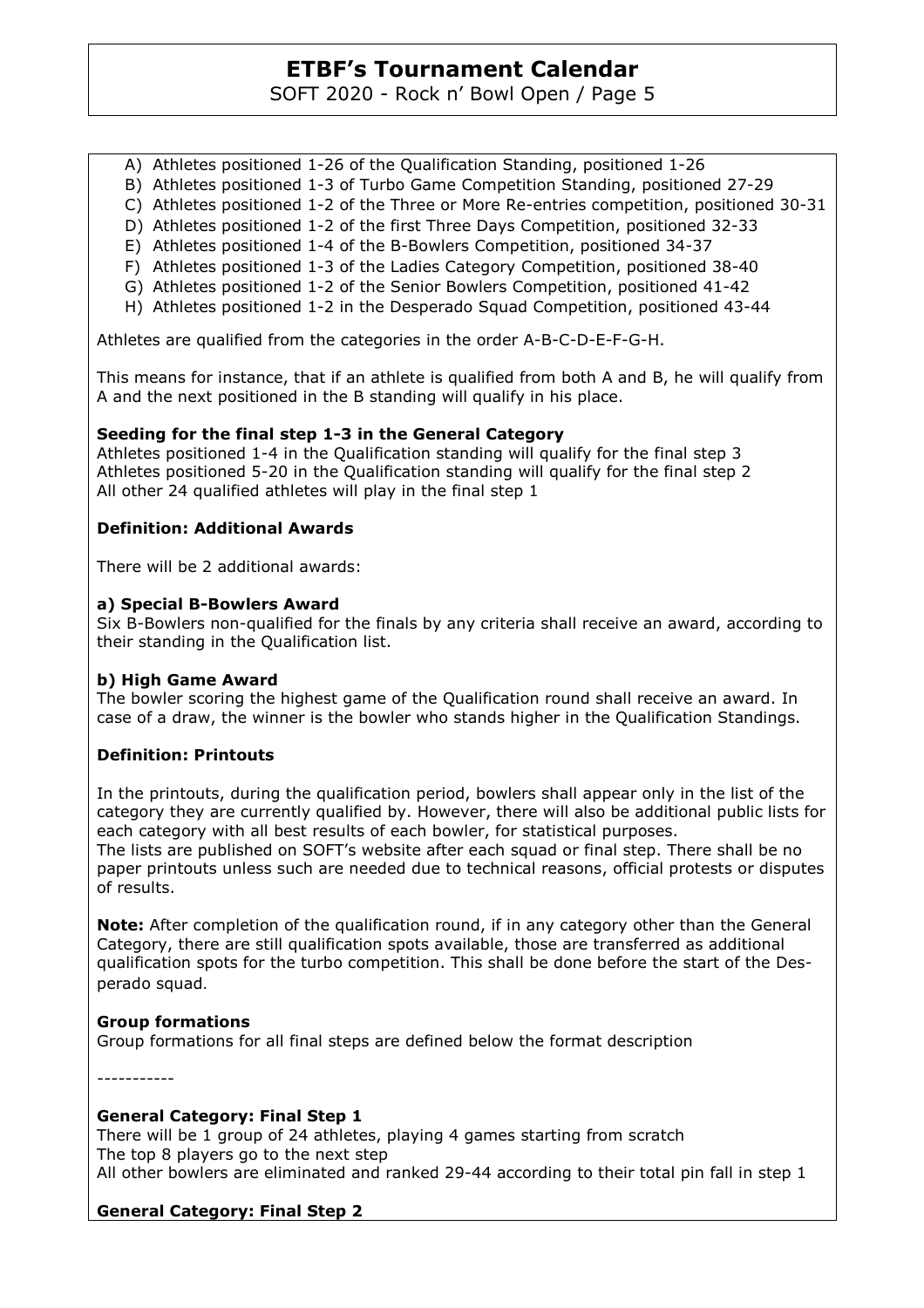SOFT 2020 - Rock n' Bowl Open / Page 6

There will be 4 groups, each consisting out of 6 athletes, playing 3 games starting from scratch

The two highest scoring athletes from each group are qualified for the final step 3 All eliminated athletes are ranked 13-28 according to their pin fall in step 2

## **General Category: Final Step 3**

There will be 4 groups, each consisting out of 3 athletes, playing 3 games starting from scratch

The highest scoring athletes from each group qualify for final step 4 All eliminated athletes are ranked 5-12 according to their pin fall in step 3

## **General Category: Final Step 4**

There will be two semi-finals, each matched by draw Each match will be played over 2 games total pin fall to count The two winners are qualified for the final step 5 The two eliminated athletes are ranked 3-4 according to their pin fall in step 4

## **General Category: Final Step 5**

There will be one match played over 2 games total pin fall to count The loser will be ranked 2 The winner will be ranked 1

-----------

| <b>Group formation: General Category</b> |                     |                                 |                 |     |                 |                 |                 |                 |  |
|------------------------------------------|---------------------|---------------------------------|-----------------|-----|-----------------|-----------------|-----------------|-----------------|--|
| Step $\rightarrow$                       | <b>Final Step 1</b> |                                 |                 |     |                 |                 |                 |                 |  |
| Group $\rightarrow$                      |                     | A                               |                 |     |                 |                 |                 |                 |  |
| Lanes $\rightarrow$                      | 1                   | 5<br>2<br>3<br>6<br>7<br>8<br>4 |                 |     |                 |                 |                 |                 |  |
|                                          | Q <sub>23</sub>     | Q27                             | Q21             | Q25 | Q22             | Q26             | Q24             | Q <sub>28</sub> |  |
| Positions $\rightarrow$                  | Q31                 | Q35                             | Q29             | Q33 | Q30             | Q <sub>34</sub> | Q <sub>32</sub> | Q36             |  |
|                                          | Q39                 | Q43                             | Q <sub>37</sub> | Q41 | Q <sub>38</sub> | Q42             | Q40             | Q44             |  |

## **Group formation: General Category**

| Step $\rightarrow$      | <b>Final Step 2</b> |     |  |     |                |  |     |     |     |     |
|-------------------------|---------------------|-----|--|-----|----------------|--|-----|-----|-----|-----|
| Group $\rightarrow$     | в                   |     |  |     |                |  |     |     |     |     |
| Lanes $\rightarrow$     | 5                   | 6   |  |     | 8              |  |     | 6   |     |     |
| Positions $\rightarrow$ | Q7                  | Q11 |  | Q5  | Q <sub>9</sub> |  | Q6  | Q10 | Q8  | Q12 |
|                         | Q15                 | Q19 |  | Q13 | Q17            |  | Q14 | Q18 | Q16 | Q20 |
|                         | A6                  | A2  |  | A8  | A4             |  | A7  | A3  | A5  | A1  |

| <b>Group formation: General Category</b> |                     |                |  |    |                |  |    |                |  |    |    |
|------------------------------------------|---------------------|----------------|--|----|----------------|--|----|----------------|--|----|----|
| Step $\rightarrow$                       | <b>Final Step 3</b> |                |  |    |                |  |    |                |  |    |    |
| Group $\rightarrow$                      |                     |                |  |    |                |  | Н  |                |  |    |    |
| Lanes $\rightarrow$                      |                     |                |  |    |                |  |    |                |  |    |    |
| Positions $\rightarrow$                  | Q3                  | B <sub>2</sub> |  | Q1 | C <sub>2</sub> |  | Q2 | D <sub>2</sub> |  | Q4 | E2 |
|                                          | D1                  |                |  | E1 | $- -$          |  | B1 |                |  |    |    |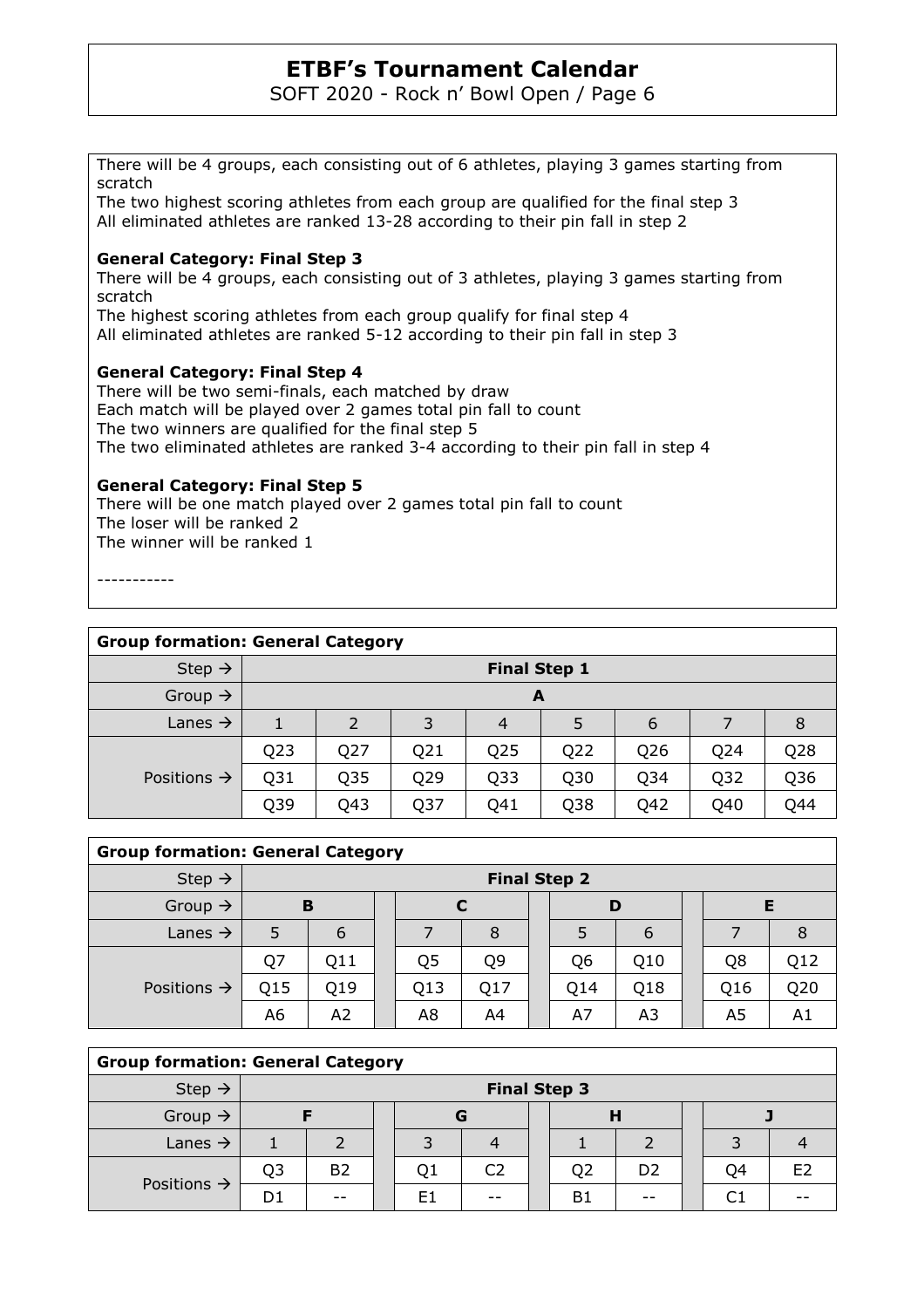SOFT 2020 - Rock n' Bowl Open / Page 7

## **Tournament tie rules**

#### **The Turbo game competition**

The highest positioned athlete will be the highest positioned athlete after the qualification.

#### **The High Game competition**

The highest positioned athlete will be the highest positioned athlete after the qualification.

#### **Qualification and all other standings (including Final Steps 1, 2, 3)**

The highest positioned athlete will be the athlete scoring the highest last game in the accounted series of games. If a tie still exists, the highest positioned athlete will be the athlete with the highest second last game etc.

#### **General Category Final Steps 4 & 5**

A tie in a match will be broken by playing a one ball roll off on a full set of pins, repeated until the tie is broken.

The athlete who was seeded higher, chooses the lane of the pair, on which the roll off shall be played and who is going to shoot first. In case of a continued tie the lane and order of the athletes will be opposite etc.

#### **Lanes Dressing**

#### **Qualification Round**

The lanes shall be dressed before the start of each squad

#### **Finals**

The lanes shall be dressed:

- 1) Before Final Step 1
- 2) Before Final Step 2
- 3) Before Final Step 3
- 4) Before Final Step 4. Lanes 3-8 shall be dressed. The Semifinals are played on 3-4 & 7-8. The final will be played on 5-6. There will be no break between the Semifinals and the Final.

| Lane assignments and lane movements |                                                                                                                                                                                                                                                                                                                                                                                                                                                                    |  |  |  |  |  |
|-------------------------------------|--------------------------------------------------------------------------------------------------------------------------------------------------------------------------------------------------------------------------------------------------------------------------------------------------------------------------------------------------------------------------------------------------------------------------------------------------------------------|--|--|--|--|--|
|                                     | Randomly by draws performed by the tournament manage-<br>ment for the Qualification.                                                                                                                                                                                                                                                                                                                                                                               |  |  |  |  |  |
|                                     | For the Finals, the lanes are assigned according to prede-<br>fined method, depending on positioning in each previous<br>round.                                                                                                                                                                                                                                                                                                                                    |  |  |  |  |  |
| Lane draw                           | For the General Category Final Step 4, the athlete of the 4<br>qualified, who is the highest seeded, will draw his/her oppo-<br>nent and choose the pair of lanes to play. The available pairs<br>will be 3-4 and 7-8. The other match will be placed in the<br>other pair of lanes. In both pairings, the highest seeded<br>bowlers can choose their assigned lane and the order of<br>starting the match.<br>The General Category Final Step 5 will be played on |  |  |  |  |  |
|                                     | lanes $5-6$ .                                                                                                                                                                                                                                                                                                                                                                                                                                                      |  |  |  |  |  |
| Athletes per pair in squads         | Maximum 5 for the Qualification period                                                                                                                                                                                                                                                                                                                                                                                                                             |  |  |  |  |  |
| Frequency of movement               | Qualification: After 2 games                                                                                                                                                                                                                                                                                                                                                                                                                                       |  |  |  |  |  |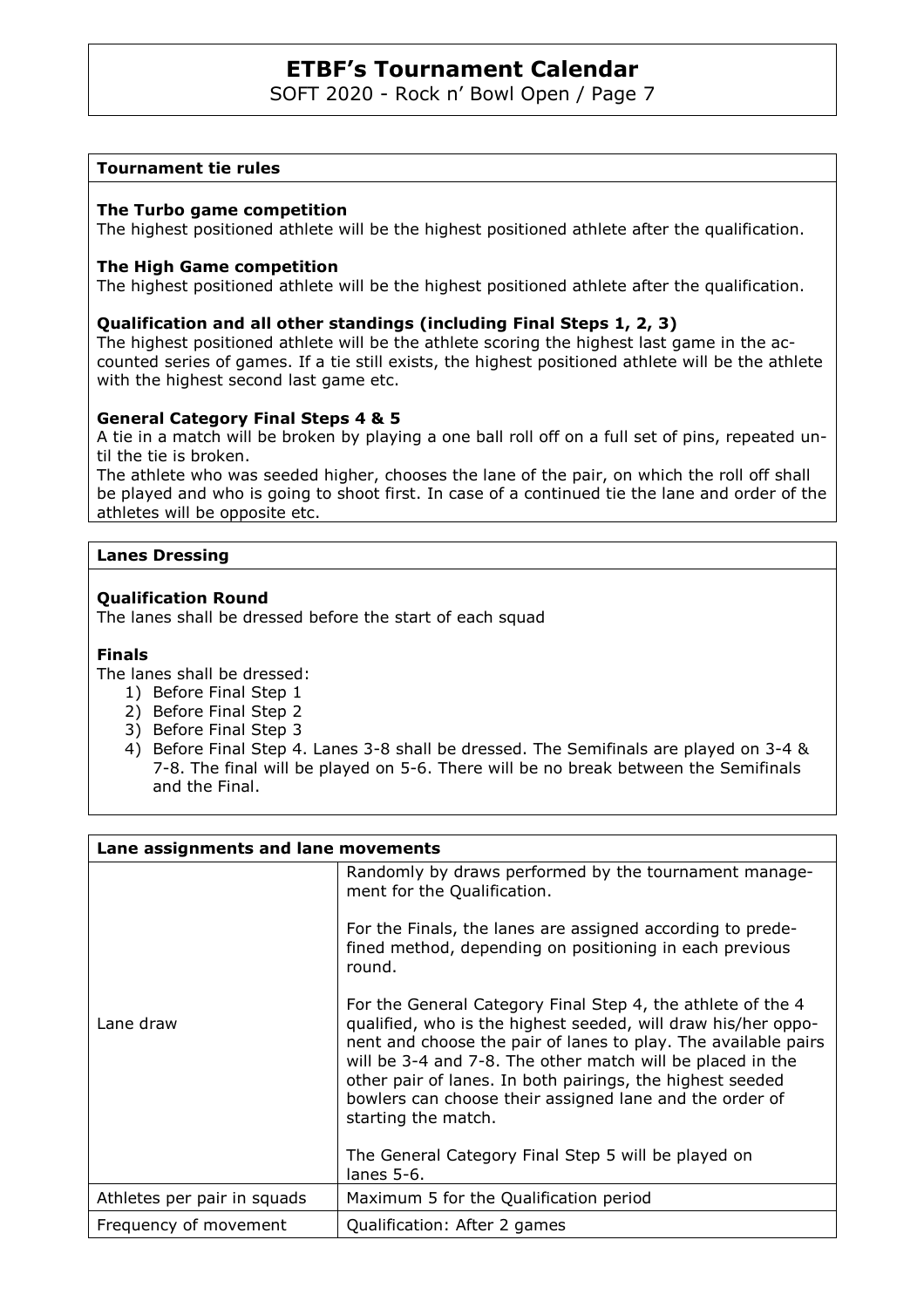SOFT 2020 - Rock n' Bowl Open / Page 8

|                         | Final Step 1: After each game           |
|-------------------------|-----------------------------------------|
| Movement method         | Odds go to the left, evens to the right |
| Number of lanes to move | Two                                     |

| Warm up              |                                                                                                       |
|----------------------|-------------------------------------------------------------------------------------------------------|
| Qualification squads | If up to 4 athletes on a pair of lanes: 8 min.<br>If more than 4 athletes on a pair of lanes: 10 min. |
| Final Step 1         | 12 min.                                                                                               |
| Final Step 2         | 12 min.                                                                                               |
| Final Step 3         | 6 min.                                                                                                |
| Final Step 4         | 4 min.                                                                                                |

| <b>Booking policies</b>    |                                                                                                                                                                                                                                             |
|----------------------------|---------------------------------------------------------------------------------------------------------------------------------------------------------------------------------------------------------------------------------------------|
| Booking restriction before | A maximum of three squads can be booked before the tour-<br>nament starts and maximum two of the bookings can be for<br>squads on the last 2 days of the Qualification Period.                                                              |
| Booking restriction during | Unlimited                                                                                                                                                                                                                                   |
| Total number of bookings   | 10, meaning 1 Entry and 9 Re-Entries                                                                                                                                                                                                        |
| Booking cancellations      | Possible, provided it was submitted to the Organizing Com-<br>mittee at least 1 hour prior to the squad's starting time                                                                                                                     |
| Registration deadline      | 30 minutes before squad's starting time.<br>In case of a no show, the organizers may replace the athlete<br>with another, present in the premises.<br>For the Desperado Squad, there is no deadline, provided the<br>squad has not started. |

| Qualification squads and fees in $\epsilon$ |            |             |             |              |              |         |                      |  |  |  |
|---------------------------------------------|------------|-------------|-------------|--------------|--------------|---------|----------------------|--|--|--|
| <b>Squad</b>                                | <b>Day</b> | <b>Date</b> | <b>Time</b> | <b>Spots</b> | <b>Entry</b> | Re-ent. | $2nd +$<br><b>RE</b> |  |  |  |
| Squad 01                                    |            |             | 10.00       | 20           | 60           |         |                      |  |  |  |
| Squad 02                                    | Saturday   | 09.05.2020  | 13.30       | 20           | 60           | 40      |                      |  |  |  |
| Squad 03                                    |            |             | 17.00       | 20           | 60           | 40      | 30                   |  |  |  |
| Squad 04                                    |            |             | 10.00       | 20           | 60           | 40      | 30                   |  |  |  |
| Squad 05                                    | Sunday     | 10.05.2020  | 13.30       | 20           | 60           | 40      | 30                   |  |  |  |
| Squad 06                                    |            |             | 17.00       | 20           | 60           | 40      | 30                   |  |  |  |
| Squad 07                                    | Monday     | 11.05.2020  | 17.00       | 20           | 60           | 40      | 30                   |  |  |  |
| Squad 08                                    |            |             | 20.30       | 20           | 60           | 40      | 30                   |  |  |  |
| Squad 09                                    |            | 12.05.2020  | 17.00       | 20           | 60           | 40      | 30                   |  |  |  |
| Squad 10                                    | Tuesday    |             | 20.30       | 20           | 60           | 40      | 30                   |  |  |  |
| Squad 11                                    |            | 13.05.2020  | 11.00       | 16           | 60           | 40      | 30                   |  |  |  |
| Squad 12                                    |            |             | 14.00       | 16           | 60           | 40      | 30                   |  |  |  |
| Squad 13                                    | Wednesday  |             | 17:00       | 20           | 60           | 40      | 30                   |  |  |  |
| Squad 14                                    |            |             | 20.30       | 20           | 60           | 40      | 30                   |  |  |  |